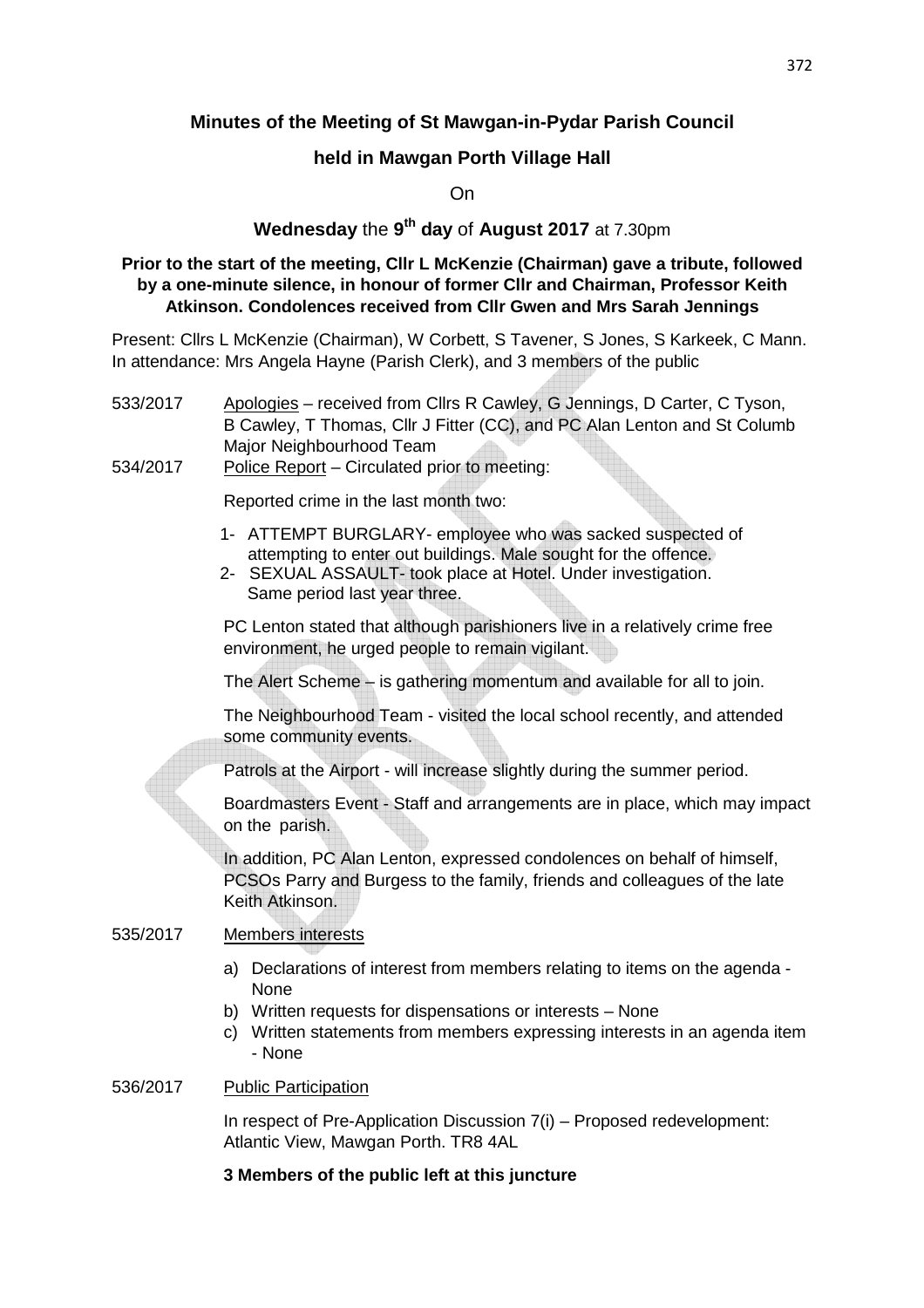#### **In accordance with Standing Order 12 a (vi), the order of business was changed to discuss 8 a,b,c, and d followed by items 5,6,9,10,11,12.**

- 537/2017 Planning New applications to discuss and decide on response to Cornwall Council.
	- i **PA17/06320.** Applicant: Bertrand Louvreux. Proposal: Listed building consent for replacement of a sash window with a door to provide improved, safe access to the garden. Periodic renewal of stone floor to the servant areas of the ground floor. Location: The Old Rectory, Access To The Old Rectory St Mawgan TR8 4EZ. **Resolved** to make no comment and leave to the discretion of the Listed Building Officer.
	- ii **PA17/05935** Applicant: Mr Alastair Sneddon Aspire Academy Trust. Proposal: Listed building consent to install two positive pressure ventilation fans onto grade II listed building to reduce dampness within building. One roof tile to be replaced with an intake grill. Second fan to draw air from an existing chimney breast. Location: Mawgan-In-Pydar CP School St Mawgan TR8 4EP. **Resolved** to make no comment and leave to the discretion of the Listed Building Officer.
	- iii **PA17/02129/PREAPP**. Applicant**:** Moira And Diana Dixon. Proposal: Preapplication advice for demolition of two existing dwellings, a static caravan and annex building, to be replaced with two detached dwellings plus a third building containing two self-catering units for holiday use. Location: Seacrest and Wheal Cottage Trenance Mawgan Porth TR8 4BX. PC **Resolved** to raise extreme concerns of proposed development to the Local Authority Planning Officer, for reasons of bulk and mass, effect on the street scene and highways issues.

 Any other planning applications received from Cornwall Council by the time of the meeting.

- 537/2017 **PA17/0699.** Applicant: Mr and Mrs Alan Evans. Proposal: Conversion of redundant agricultural barn to dwelling, provision of vehicular access and parking, and garden amenity space. Location: Agricultural Barn West of Little Lanherne Farm St Mawgan. TR8 4HH. Deferred until September.
- 538/2017 Advices and decisions by Cornwall Council circulated prior to meeting.
	- i **PA17/04354 APPROVED** Applicant: Mr Rolf Munding. Proposal: Listed Building consent for reinstatement of chimney and flues and amended specification of external render to specification proposed and agreed under ref. PA15/07002. Location: Whitewater Farm Road from Junction North Of Whitewater Farm To Cherry Hill St Columb TR9
	- ii **PA17/03316 WITHDRAWN** Applicant: Mr N Griffiths. Proposal: Variation of condition 2 (plans approved) of decision PA12/02093 to allow alterations to design of units. Location: The Riviera, Mawgan Porth Hill Mawgan Porth Newquay TR8 4BA.
- 539/2017 Planning Enforcement Issues
	- i Alleged Farm Building at New Farm investigation ongoing.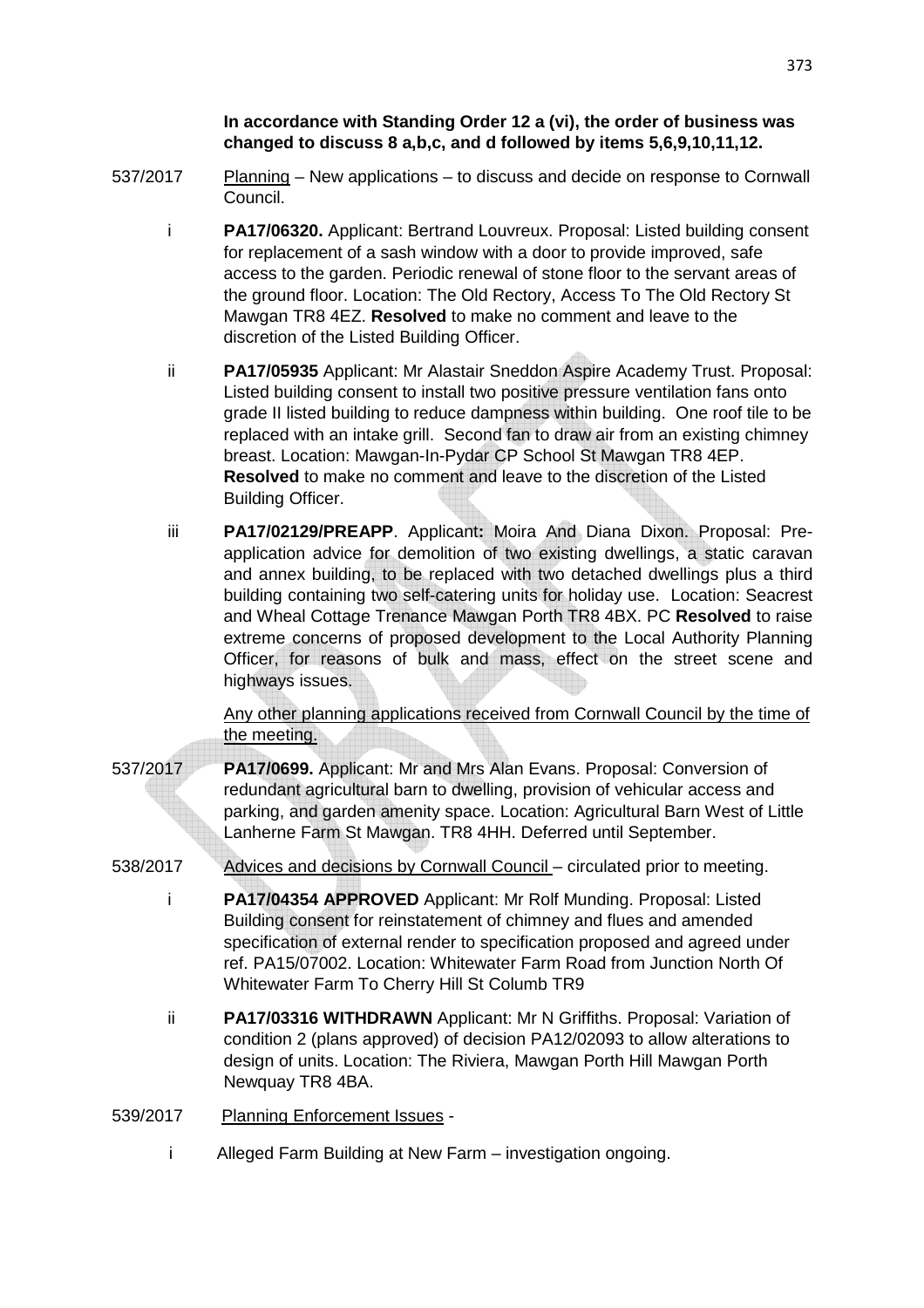- ii Siting of Containers –Cllr Jones noted the increase of containers in the area. The Clerk to write to CC Planning Department to clarify position regarding use of, and any associated planning permission requirements.
- 540/2017 Minutes of the last meeting Proposed by Cllr Corbett and seconded by Cllr Mann and **resolved** to accept the minutes of the 12<sup>th</sup> July meeting as a true record and were duly signed by Cllr L McKenzie.
- 541/2017 Clerk's report The report had been circulated prior to the meeting. (see 543/2017)

Working Groups

- (a) Amenities
	- i. Playground awaiting notification from Sovereign Play Equipment to replace rusting fittings at St Mawgan Playground
	- ii. Lawnmower Agreed that Cllr Corbett will liaise with Maintenance Contractor and Maintenance Engineer to service Parish Lawnmower.
	- iii. St Mawgan Toilets: The Clerk, in conjunction with Reef Water Solutions Ltd, has undertaken a Review of Risk: The risk of Legionella is low at this site – a monthly contract is also maintained for Legionella test and service. Therefore, it was agreed that the Full Risk Assessment may be deferred until June 2018 to Reef Water Solutions Ltd.
- (b) Beach and Environment to receive report if any. None received.
- 542/2017 Accounts to approve payment of accounts. Cllr Corbett proposed and Cllr Jones seconded, and it was **resolved** to approve payment of accounts as listed below:

| <b>Name</b>                               | <b>Details</b>                                            | <b>Amount</b>     |
|-------------------------------------------|-----------------------------------------------------------|-------------------|
| A Hayne<br><b>Bubb Maintenance</b>        | Clerk's Salary & Expenses<br>Maintenance - July<br>980.00 | 723.87            |
|                                           | 12.40<br>Expenses:<br>Footpaths - July<br>360.00          | 1352.40           |
| M Farmer                                  | Beach Cleaning - July                                     | 765.00            |
| A Prowse                                  | St Mawgan Toilet Clean - July                             | 210.00            |
| <b>Reef Water Solutions Ltd</b>           | Legionnaires test and service                             | 35.00             |
| Vodafone Ltd.                             | Mobile phone - July                                       | 13.10             |
| Mawgan Porth Village Hall<br><b>TOTAL</b> | Hall Hire - June                                          | 20.00<br>£3119.37 |